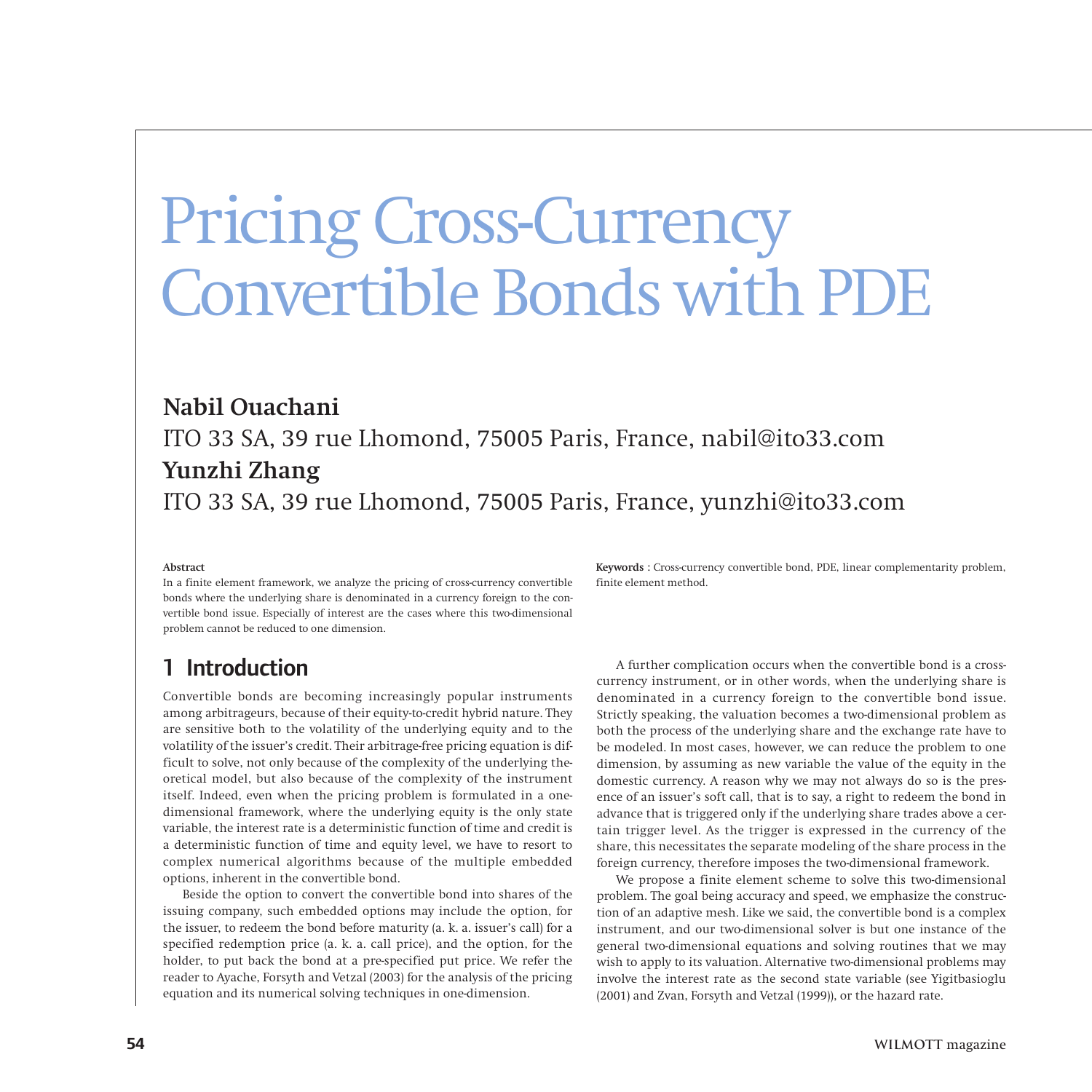# 2 Definitions and notations

#### **2.1 Convertible bond**

The convertible bond is a bond that can be converted into shares. The conversion ratio *R* is stipulated in the contract and may depend on time. In addition to the holder's right of conversion, put and call provisions are common.

**Call provision.** The issuer has the right to redeem the convertible bond, prior to maturity, against payment of the call price *K<sub>c</sub>*. When the bond is called however, the right of conversion of the holder prevails. Both *R* and *K<sub>c</sub>* may depend on time. There are two kinds of call provision.

- Hard call. The issuer can call back the convertible bond unconditionally (the holder may then exercise his right of conversion).
- Soft call. The issuer can call the convertible bond conditionally on the share being above a trigger *T*.

**Put provision.** The holder has the right to sell back the convertible bond to the issuer at a specified strike price  $K_p$  prior to maturity.  $K_p$  may depend on time and  $K_p < K_c$ .

#### **2.2 Cross-currency case**

We denote *S* the underlying share value, *V* the convertible bond price,  $t_0$  the initial time,  $t$  the current time, and  $T_f$  the maturity. Without loss of generality, we subsequently assume that both  $R$  and  $K_c$  are positive constants.

We study the cross-currency convertible bond where the underlying share is denominated in a currency foreign to the convertible bond issue. We choose the currency of the convertible bond as the base currency, and the currency of the underlying stock as the foreign currency, and we let *X* be the foreign exchange rate, that is the number of base currency needed to purchase one unit of the foreign currency. According to these definitions, the value of the stock is *S* in the foreign currency and *SX* in the base currency. The price of the convertible bond is then clearly a function of both the underlying price *S* and the exchange rate *X*. We remark that in the cross-currency case,  $K_p$  and  $K_c$ are expressed in the base currency while the trigger *T*, like *S*, is expressed in the foreign currency. Note that *R* is a number of stocks which does not depend on currencies.

We assume that *S* and *X* follow standards log normal diffusions

$$
dS = \mu S dt + \sigma S dW,
$$
  

$$
dX = (r - r_f)X dt + \sigma_X X dW^X,
$$

where *W* and *W<sup>X</sup>* are two standard Brownian motions with a correlation coefficient  $\rho$ ,  $\sigma$  and  $\mu$  are respectively the volatility and the drift of the share,  $\sigma_X$  is the exchange rate volatility, r is the domestic risk-free interest rate (for the base currency of the bond) while  $r_f$  is the foreign risk-free interest rate (for the currency of the share).

We define finally  $GP \equiv RSX$  the gross parity and *F* the redemption value.

Our goal is to price such a convertible bond.

# 3 Preliminary analysis

We seek to write the convertible bond pricing problem as a Linear Complementarity Problem (LCP) (see Paul Wilmott, Jeff Dewynne and Sam Howison (1993) and Ayache, Forsyth and Vetzal (2002)). It is the precise mathematical formulation of the following intuition. Let

$$
\mathcal{L}_0 V = \frac{\partial V}{\partial t} + \frac{1}{2} \sigma_X^2 X^2 \frac{\partial^2 V}{\partial X^2} + \rho \sigma \sigma_X X S \frac{\partial^2 V}{\partial X \partial S} + \frac{1}{2} \sigma^2 S^2 \frac{\partial^2 V}{\partial S^2} + (r - r_f) X \frac{\partial V}{\partial X} + (r_f - \rho \sigma \sigma_X) S \frac{\partial V}{\partial S} - rV.
$$
\n(1)

The value of the convertible bond is given by the solution to  $\mathcal{L}_0 V = 0$ , subject to the constraints, in the soft callable general case,

$$
(C_0)
$$
\n
$$
\left\{\n\begin{array}{l}\n\text{If } S \geq T \text{ and } V(S, X, t) \geq K_c \\
\text{then } V(S, X, t) = K_c.\n\end{array}\n\right.
$$
\n
$$
(C_0)
$$
\n
$$
\left\{\n\begin{array}{l}\n\text{If } V(S, X, t) \leq GP \\
\text{then } V(S, X, t) = GP.\n\end{array}\n\right.
$$
\n
$$
\text{If } V(S, X, t) \leq K_p \\
\text{then } V(S, X, t) = K_p.
$$

**Non callable convertible bond.** *V* solves the LCP

$$
\begin{pmatrix}\n\mathcal{L}_0 V = 0 \\
V - \max(K_p, GP) \ge 0\n\end{pmatrix} \vee \begin{pmatrix}\n\mathcal{L}_0 V \le 0 \\
V - \max(K_p, GP) = 0\n\end{pmatrix}
$$
\n(2)

where the notation  $(f = 0) \vee (g = 0)$  is to be interpreted as at least one of the equalities  $(f = 0)$  or  $(g = 0)$  holds at each point.

**Hard callable convertible bond.** There are two cases:

- $GP \geq K_c$ . The convertible value is simply  $V = GP$  since the holder would choose to convert immediately.
- *GP < Kc*. In this case, the LCP writes

$$
\begin{pmatrix}\n\mathcal{L}_0 V = 0 & \mathcal{L}_0 V \le 0 \\
V - \max(K_p, GP) \ge 0 & V - \max(K_p, GP) = 0 \\
V - K_c \le 0 & V - K_c < 0\n\end{pmatrix}\n\vee\n\begin{pmatrix}\n\mathcal{L}_0 V \ge 0 \\
V - K_c < 0 \\
V - \max(K_p, GP) \ge 0 \\
V - K_c = 0\n\end{pmatrix}
$$
\n(3)

**Soft callable convertible bond.** There are two cases:

•  $S > T$ 

*◆ GP*  $\geq$  *K<sub>c</sub>*. The convertible value is simply *V* = *GP* since the holder would choose to convert immediately.

 $\geq$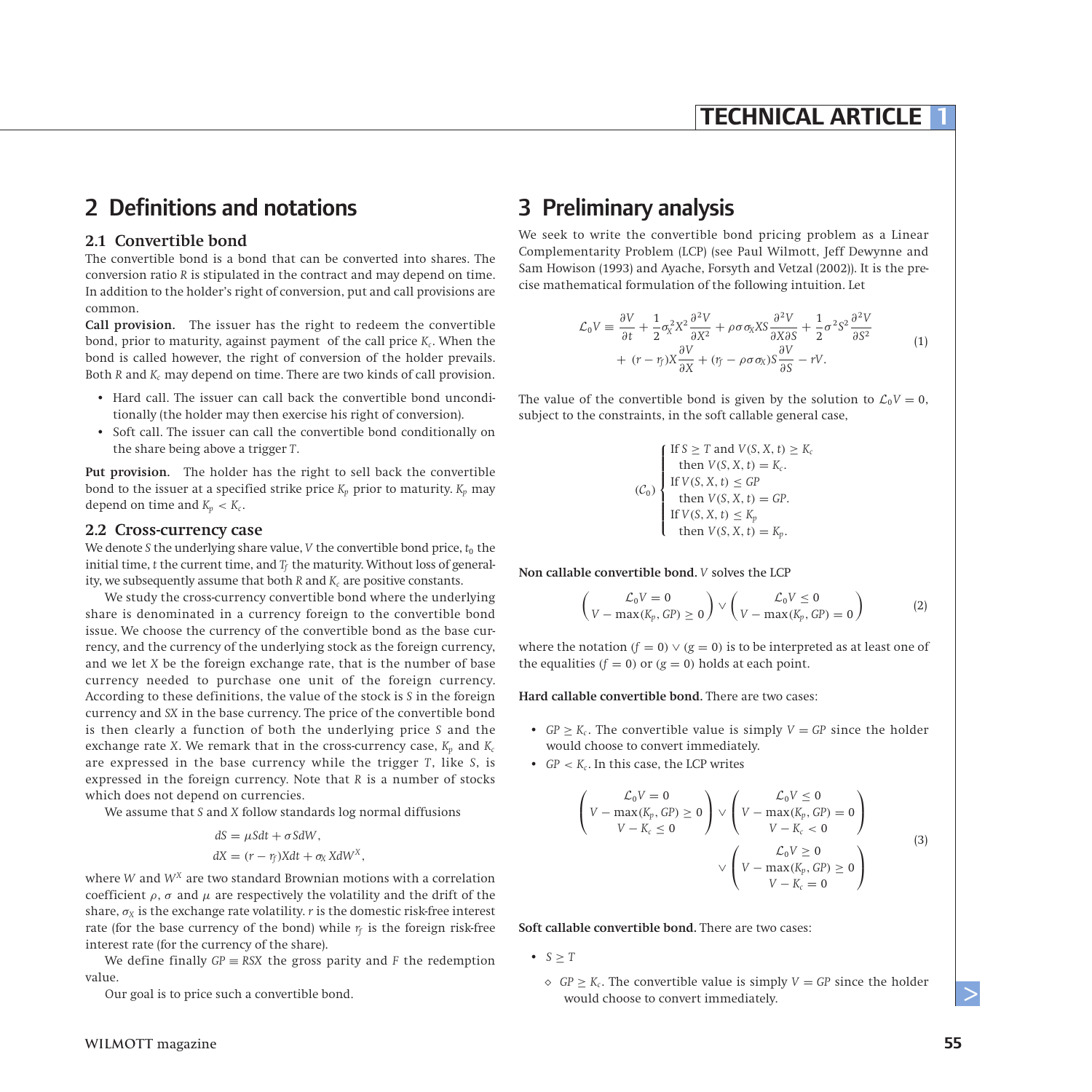$\Diamond$  *GP* < *K<sub>c</sub>*. The LCP writes then

$$
\begin{pmatrix}\n\mathcal{L}_0 V = 0 \\
V - \max(K_p, GP) \ge 0\n\end{pmatrix} \vee \begin{pmatrix}\n\mathcal{L}_0 V \le 0 \\
V - \max(K_p, GP) = 0\n\end{pmatrix}
$$
\n
$$
\vee \begin{pmatrix}\n\mathcal{L}_0 V \ge 0 \\
V - K_c < 0\n\end{pmatrix}
$$
\n
$$
\vee \begin{pmatrix}\n\mathcal{L}_0 V \ge 0 \\
V - \max(K_p, GP) \ge 0 \\
V - K_c = 0\n\end{pmatrix}
$$
\n
$$
\bullet \quad S < T
$$
\n(4)

$$
\left(\begin{matrix}\mathcal{L}_0 V = 0 \\ V - \max(K_p, GP) \ge 0\end{matrix}\right) \vee \left(\begin{matrix}\mathcal{L}_0 V \le 0 \\ V - \max(K_p, GP) = 0\end{matrix}\right)
$$

In all cases, the terminal condition is given by

$$
V(S, X, T_f) = \max(F, GP). \tag{6}
$$

#### **3.1 Change of variables**

Using the change of variables  $Z = \ln(S)$ ,  $Y = \ln(X)$  and time inversion  $t^* = (T_f - t)$ ,  $\mathcal{L}_0$  becomes a new operator  $\mathcal{L}$  defined by

$$
\mathcal{L}V = -\frac{\partial V}{\partial t^*} + \frac{1}{2}\sigma_X^2 \frac{\partial^2 V}{\partial Y^2} + \rho \sigma \sigma_X \frac{\partial^2 V}{\partial Z \partial Y} + \frac{1}{2}\sigma^2 \frac{\partial^2 V}{\partial Z^2} \n+ \alpha (T_f - t^*) \frac{\partial V}{\partial Y} + \beta (T_f - t^*) \frac{\partial V}{\partial Z} - r (T_f - t^*) V,
$$
\n(7)

where  $\alpha(t) = r(t) - r_f(t) - (\sigma_X^2/2)$ , and  $\beta(t) = r_f(t) - \rho \sigma \sigma_X - (\sigma^2/2)$ . The gross parity writes

 $GP = Re^Z e^Y$ .

**Non callable convertible bond.** *V* solves the LCP

$$
\begin{pmatrix}\n\mathcal{L}V = 0 \\
V - \max(K_p, GP) \ge 0\n\end{pmatrix} \vee \begin{pmatrix}\n\mathcal{L}V \le 0 \\
V - \max(K_p, GP) = 0\n\end{pmatrix}
$$
\n(8)

**Hard callable convertible bond.** There are two cases:

- $Z + Y \geq \ln(K_c/R)$ . The convertible value is simply  $V = GP$  since the holder would choose to convert immediately.
- $Z + Y < \ln(K_c/R)$ . In this case, the LCP writes

$$
\begin{pmatrix}\n\mathcal{L}V = 0 & \mathcal{L}V \le 0 \\
V - \max(K_p, GP) \ge 0 & V - \max(K_p, GP) = 0 \\
V - K_c \le 0 & V - K_c < 0\n\end{pmatrix}
$$
\n
$$
\vee \begin{pmatrix}\n\mathcal{L}V \ge 0 \\
V - \max(K_p, GP) \ge 0 \\
V - K_c = 0\n\end{pmatrix}
$$

**Soft callable convertible bond.** There are two cases:

#### •  $Z > ln(T)$  $\alpha$  *Z* + *Y*  $\geq$  ln(*K<sub>c</sub>*/*R*). The convertible value is simply *V* = *GP* since the holder would choose to convert immediately.

 $\Phi$  *Z* + *Y* < ln(*K<sub>c</sub>*/*R*). The LCP writes then

$$
\begin{pmatrix}\n\mathcal{L}V = 0 \\
V - \max(K_p, GP) \ge 0\n\end{pmatrix} \vee \begin{pmatrix}\n\mathcal{L}V \le 0 \\
V - \max(K_p, GP) = 0\n\end{pmatrix}
$$
\n
$$
\vee \begin{pmatrix}\n\mathcal{L}V \ge 0 \\
V - K_c < 0\n\end{pmatrix}
$$
\n
$$
\vee \begin{pmatrix}\n\mathcal{L}V \ge 0 \\
V - \max(K_p, GP) \ge 0 \\
V - K_c = 0\n\end{pmatrix}
$$
\n(10)

•  $Z < ln(T)$ 

(5)

(9)

$$
\begin{pmatrix}\n\mathcal{L}V = 0 \\
V - \max(K_p, GP) \ge 0\n\end{pmatrix}\n\vee\n\begin{pmatrix}\n\mathcal{L}V \le 0 \\
V - \max(K_p, GP) = 0\n\end{pmatrix}
$$
\n(11)

In all cases, the initial condition writes

$$
V(Z, Y, 0) = \max(F, GP). \tag{12}
$$

#### **3.2 Computation domain**

We are interested now in  $\Omega$ , the computation domain where we will look for the solution V. In this section, −*Ymin* , −*Zmin* and *Cmax* are large numbers to numerically approximate  $+\infty$ .

**Soft callable convertible bond.** In this case, we have a strictly positive call price  $K_c$  and a strictly positive trigger  $T$ . The computation domain becomes then:



**Figure 1:**  $\Omega$  in the soft call case

where  $\Gamma_1$ ,  $\Gamma_2$ ,  $\Gamma_3$ ,  $\Gamma_4$  and  $\Gamma_5$  are respectively defined by  $\{Y = Y_{min}\},$  ${Z = Z_{min}}$ ,  ${Z + Y = \ln(K/R)}$ ,  ${Z = \ln(T)}$  and  ${Z + Y = C_{max}}$ .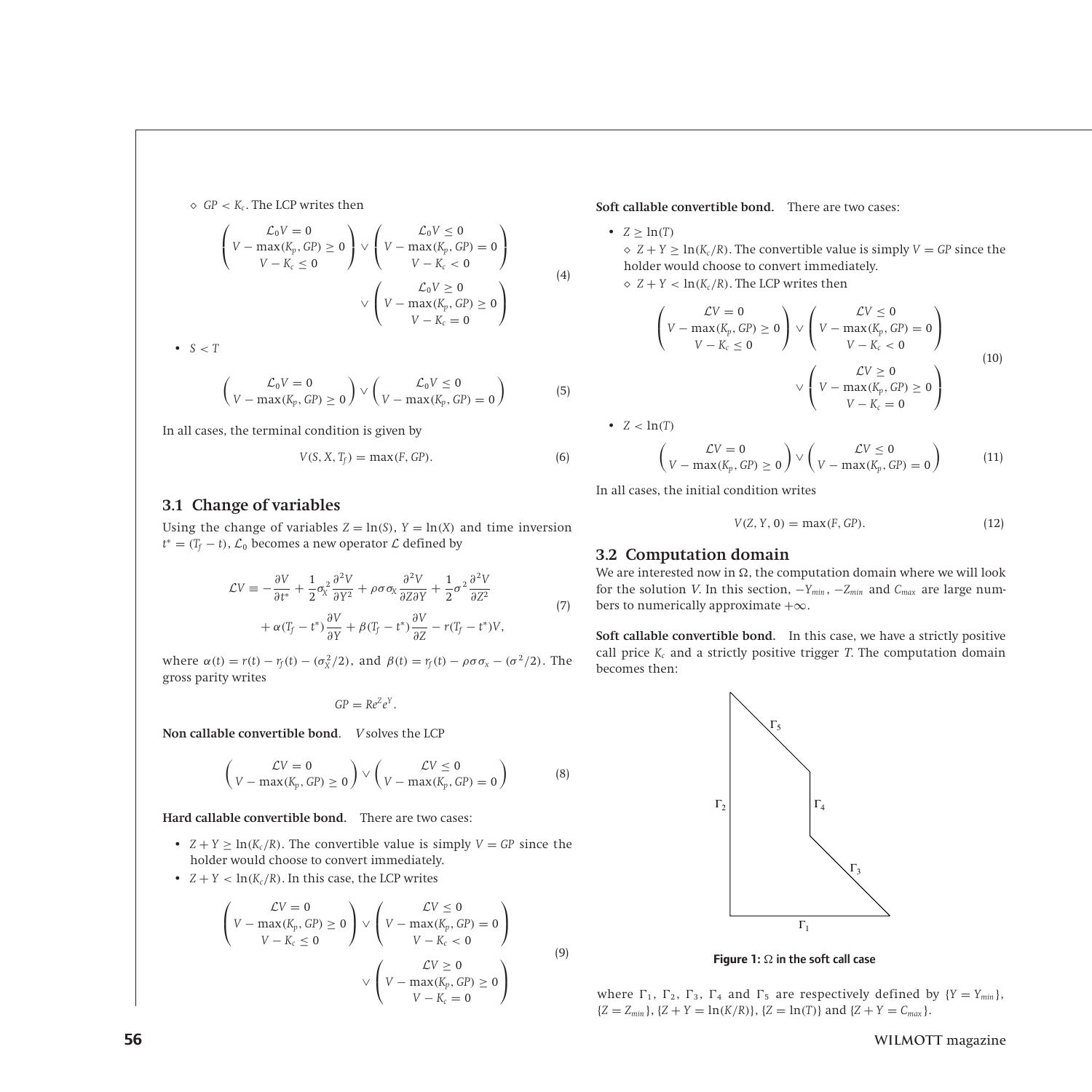## **TECHNICAL ARTICLE 1**

We know that on  $\Gamma_3$  as on  $\Gamma_4$ ,  $V(Z, Y, t^*) = GP$ . On  $\Gamma_1$  and  $\Gamma_2$ , we have no Dirichlet condition, then we use Neuman conditions and we have on  $\Gamma_1$ 

> *∂V ∂n*<sup>|</sup><sup>1</sup>  $=-\frac{\partial V}{\partial Y}(Z, Y_{min}, t^*)=0,$

and on  $\Gamma_2$ ,

$$
\frac{\partial V}{\partial n_{|_{\Gamma_2}}} = -\frac{\partial V}{\partial Z}(Z_{\min}, Y, t^*) = 0.
$$

Lastly, on  $\Gamma_5$ ,  $V_{\vert_{\Gamma_5}} = GP$ .

Hard Callable convertible bond. In this case, we have a strictly positive call price *Kc* but no trigger, and the domain becomes:



**Figure 2:**  $\Omega$  in a hard call case

where  $\Gamma_1$ ,  $\Gamma_2$  and  $\Gamma_3$  are respectively defined by  ${Y = Y_{min}}$ ,  ${Z = Z_{min}}$  and  ${Z + Y = \ln(K/R)}.$ 

On  $\Gamma_1$  we have

$$
\frac{\partial V}{\partial n_{|_{\Gamma_1}}}=-\frac{\partial V}{\partial Y}(Z, Y_{min}, t^*)=0,
$$

on  $\Gamma_2$  we have

$$
\frac{\partial V}{\partial n_{|_{\Gamma_2}}} = -\frac{\partial V}{\partial Z}(Z_{min}, Y, t^*) = 0,
$$

and on  $\Gamma_3$ ,  $V_{\vert_{\Gamma_3}} = GP$ .

Non callable convertible bond. In this case, we have no call provision and the domain becomes:



**Figure 3:**  $\Omega$  in case without call

where  $\Gamma_1$ ,  $\Gamma_2$  and  $\Gamma_3$  are respectively defined by  $\{Y = Y_{min}\}\$ ,  $\{Z = Z_{min}\}$  and  ${Z + Y = C_{max}}$ . On  $\Gamma_1$  we have

$$
\frac{\partial V}{\partial n}\big|_{\vert_{\Gamma_1}} = -\frac{\partial V}{\partial Y}(Z, Y_{\min}, t^*) = 0,
$$

on  $\Gamma_2$  we have

$$
\frac{\partial V}{\partial n}\bigg|_{\Gamma_2} = -\frac{\partial V}{\partial Z}(Z_{min}, Y, t^*) = 0,
$$

and on  $\Gamma_3$ , we have  $V_{\parallel_{\Gamma_3}} = GP$ .

#### **Remark 1: Reduction in the dimension.**

*For a cross-currency convertible bond* **without soft calls and without cash dividends**, *we can reduce the problem to a pricing of a convertible bond with one factor. Indeed, after a change of variable,*  $\mathcal{L}_0V = 0$  *becomes, noting*  $\xi = SX$ ,

$$
\frac{\partial V}{\partial t} + \frac{1}{2} (\sigma^2 + 2\rho\sigma\sigma_X + \sigma_X^2) \xi^2 \frac{\partial^2 V}{\partial \xi^2} + r\xi \frac{\partial V}{\partial \xi} - rV = 0.
$$

*We recognize the PDE followed by a one factor convertible bond with a volatility equal to*  $\sqrt{\sigma^2 + 2\rho \sigma \sigma_{\!X} + \sigma_{\!X}{}^2}$  *. The constraints are also the same as the one factor case. Therefore, we can price the cross-currency convertible bond in this case with standard one factor convertible bond pricer with share value SX and volatility*  $\sqrt{\sigma^2 + 2\rho\sigma\sigma_X + \sigma_X^2}$ .

Having defined the domain and the boundary conditions, we now turn to the numerical analysis of our problem.

## 4 Numerical analysis

We now describe how we solve numerically our problem. There are several methods to solve such a problem, for example the SOR method (see Golub and Van Loan (1996) or Paul Wilmott, Jeff Dewynne and Sam Howison (1993)). We use here a method which needs the solution of the equation

$$
\mathcal{L}V = 0.\tag{13}
$$

Our framework is the finite element method.

Multiplying Equation (13) by a test function  $\varphi$  and integrating on  $\Omega$ , we obtain, after integration by part and taking into account the boundary conditions, the variational formulation:

$$
-\int_{\Omega} \frac{\partial V}{\partial t^*} \varphi dZ dY - \frac{1}{2} \sigma_X^2 \int_{\Omega} \frac{\partial V}{\partial Y} \frac{\partial \varphi}{\partial Y} dZ dY - \rho \sigma \sigma_X \int_{\Omega} \frac{\partial V}{\partial Z} \frac{\partial \varphi}{\partial Y} dZ dY -\frac{1}{2} \sigma^2 \int_{\Omega} \frac{\partial V}{\partial Z} \frac{\partial \varphi}{\partial Z} dZ dY + \alpha (T_f - t^*) \int_{\Omega} \frac{\partial V}{\partial Y} \varphi dZ dY
$$
(14)

$$
+\beta(T_f - t^*)\int_{\Omega}\frac{\partial V}{\partial Z}\varphi dZdY - r(T_f - t^*)\int_{\Omega}V\varphi dZdY = 0
$$

**Wilmott** magazine **57**

 $\geq$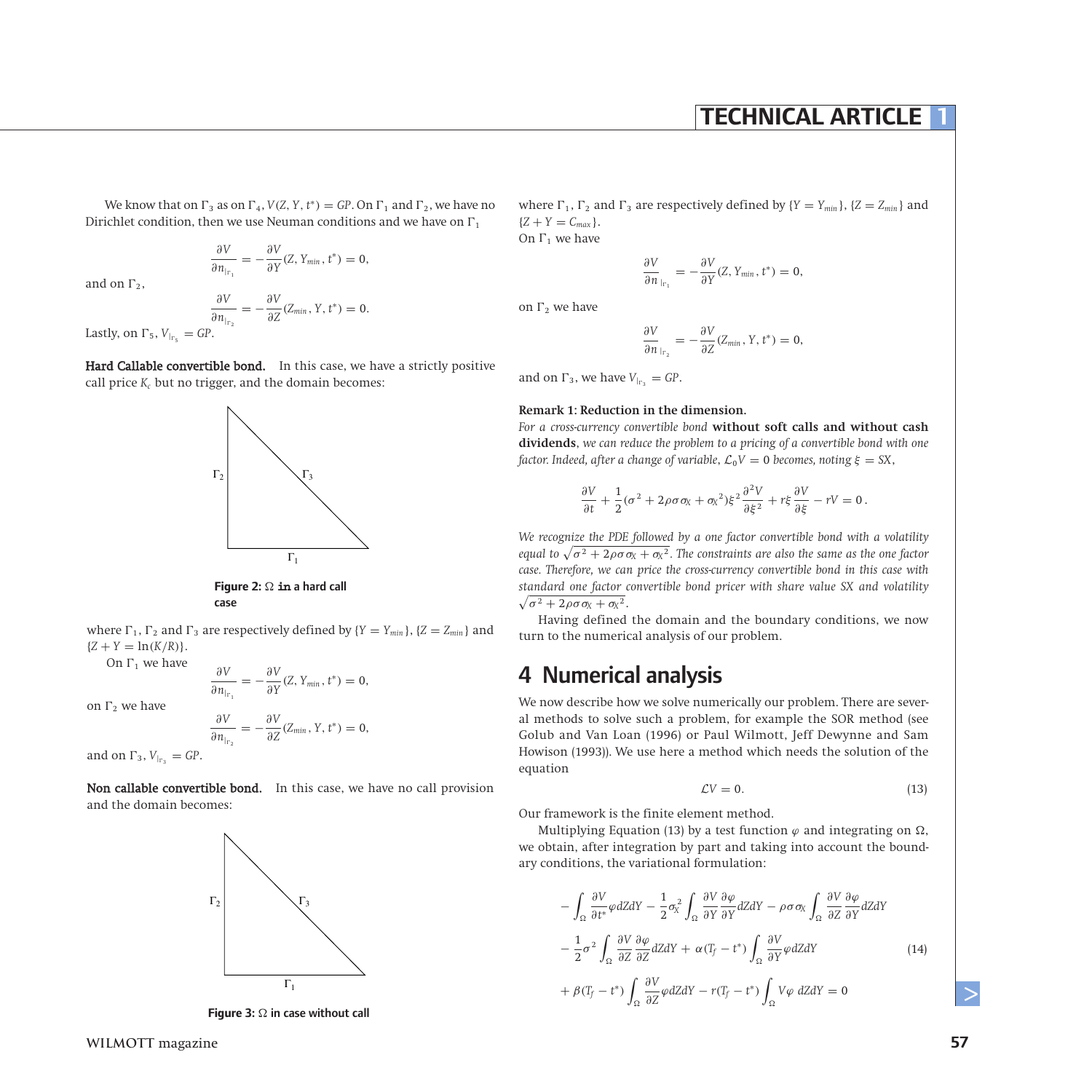#### **Space discretization.**

We first triangulate our computation domain  $\Omega$  and build a uniform mesh which we refine, with the needed refinement degree, in an area of interest. Let *N* be the number of degrees of freedom which are the nodes with no Dirichlet condition where the price must be computed. We take  $\varphi$ <sub>*i*</sub>, *j* = {1, ···, *N*} as a basis of our discrete variational space with

> $\varphi_j(Z, Y) =$  $\sqrt{ }$  $\Big\}$  polynomial of degree one on every triangle 1 if  $(Z, Y) = j$ <sup>th</sup> degree of freedom  $0$  if  $(Z, Y) =$  an other degree of freedom

Let  $V(Z, Y, t^*) = \sum_{i=1}^{N} V_i(t^*) \varphi_i(Z, Y)$ . For all  $j \in \{1, \dots, N\}$ , Equation (14) give us, taking  $\varphi = \varphi_i$ ,

$$
- \sum_{i=1}^{N} \frac{\partial V_{i}(t^{*})}{\partial t^{*}} \int_{\Omega} \varphi_{i} \varphi_{j} dZ dY - \frac{1}{2} \sigma_{X}^{2} \sum_{i=1}^{N} V_{i}(t^{*}) \int_{\Omega} \frac{\partial \varphi_{i}}{\partial Y} \frac{\partial \varphi_{j}}{\partial Y} dZ dY - \rho \sigma \sigma_{X} \sum_{i=1}^{N} V_{i}(t^{*}) \int_{\Omega} \frac{\partial \varphi_{i}}{\partial Z} \frac{\partial \varphi_{j}}{\partial Y} dZ dY - \frac{1}{2} \sigma^{2} \sum_{i=1}^{N} V_{i}(t^{*}) \int_{\Omega} \frac{\partial \varphi_{i}}{\partial Z} \frac{\partial \varphi_{j}}{\partial Z} dZ dY + \alpha (T_{f} - t^{*}) \sum_{i=1}^{N} V_{i}(t^{*}) \int_{\Omega} \frac{\partial \varphi_{i}}{\partial Y} \varphi_{j} dZ dY + \beta (T_{f} - t^{*}) \sum_{i=1}^{N} V_{i}(t^{*}) \int_{\Omega} \frac{\partial \varphi_{i}}{\partial Z} \varphi_{j} dZ dY - r(T_{f} - t^{*}) \sum_{i=1}^{N} V_{i}(t^{*}) \int_{\Omega} \varphi_{i} \varphi_{j} dZ dY = 0
$$

In a matrix form, it writes

$$
M\frac{\partial V}{\partial t^*}(t^*) + KV(t^*) = 0\tag{16}
$$

with *V(t* <sup>∗</sup>*)* a vector with size *N*, and *M* and *K* matrix with dimension  $N \times N$ .

Let  $i, j \in \{1, \ldots, N\}$ , we have

$$
M_{ij} = \int_{\Omega} \varphi_i \varphi_j dZ dY \text{ and}
$$
  
\n
$$
K = \frac{1}{2} \sigma_X^2 D^{YY} + \frac{1}{2} \sigma^2 D^{ZZ} + \rho \sigma \sigma_X D^{YZ} - \alpha (T_f - t^*) D^{\bullet Y}
$$
  
\n
$$
- \beta (T_f - t^*) D^{\bullet Z} + r (T_f - t^*) M
$$

where

 $(D^{YY})_{ij} = \int_{\Omega} \frac{\partial \varphi_i}{\partial Y} \frac{\partial \varphi_j}{\partial Y} dZdY,$  $(D^{ZZ})_{ij} = \int_{\Omega} \frac{\partial \varphi_i}{\partial Z} \frac{\partial \varphi_j}{\partial Z} dZdY,$  $(D^{YZ})_{ij} = \int_{\Omega} \frac{\partial \varphi_i}{\partial Y} \frac{\partial \varphi_j}{\partial Z} dZdY,$ 

$$
(D^{\bullet Y})_{ij} = \int_{\Omega} \varphi_i \frac{\partial \varphi_i}{\partial Y} dZ dY \text{ and}
$$

$$
(D^{\bullet Z})_{ij} = \int_{\Omega} \varphi_i \frac{\partial \varphi_i}{\partial Z} dZ dY.
$$

#### Time discretization : *θ* -scheme.

We discretize time in *q* intervals so that  $t_0^* = 0$ ,  $t_q^* = T_f$  and let  $V^m$  be the solution vector at time  $t_m^*$  ( $m \in \{0, \dots, q\}$ ). Let  $\theta \in [0, 1]$  and  $\Delta t^*$  $= t_{m+1}^* - t_m^*$ .

Matrix Equation (16) writes then

$$
M\left(\frac{V^{m+1}-V^m}{\Delta t^*}\right)+K\left(\theta V^{m+1}+(1-\theta)V^m\right)=0,
$$

where:  $\sqrt{ }$ J  $\mathbf{I}$  $\theta = 1$  : implicit sheme  $\theta = 0$  : explicit sheme  $\theta = \frac{1}{2}$ : Crank-Nicholson sheme

or also

$$
\left(\frac{M}{\Delta t^*} + \theta K\right) V^{m+1} = \left(\frac{M}{\Delta t^*} - (1 - \theta) K\right) V^m.
$$
 (17)

(15) **Computational methods.**

> To start, we build the space mesh and distinguish the degrees of freedom. We next build the time mesh and assemble the matrix *M* and *K* by using the fact that for a polynomial with degree 2 and for any triangle *τ* , taking three points of Gauss ( $\xi_1$ ,  $\xi_2$  and  $\xi_3$ ) with there respective weights ( $\lambda_1$ ,  $\lambda_2$ ) and  $\lambda_3$ ), we have:

$$
\int_{\tau} P(Z, Y) dZdY = \sum_{i=1}^{3} \lambda_i P(\xi_i).
$$

We have then an exact formulae to compute our integrals what avoids numerical error. Lastly, to solve our linear system, we use GMRES algorithm (see G.Golub and C. Van Loan 1996).

## 5 Greeks computation

We have now the price but in finance, sensitivities are at least as important as the price. We want then to compute some of these sensitivities (or greeks) which are

$$
\Delta_S = \frac{\partial V}{\partial S}, \Delta_X = \frac{\partial V}{\partial X}, \Gamma_S = \frac{\partial^2 V}{\partial S^2}, \Gamma_X = \frac{\partial^2 V}{\partial X^2} \text{ and } \Gamma_{SX} = \frac{\partial^2 V}{\partial S \partial X}.
$$

We first remark that for our meshes, the majority of nodes have six neighbours, the others have four or five of them. For a node not having six neighbours, we take of them one or two of more to have always six neighbours. Then, let 0 be the index of the node where we want to compute the greeks and {1*,* 2*,* 3*,* 4*,* 5 and 6} the index of its neighbours. For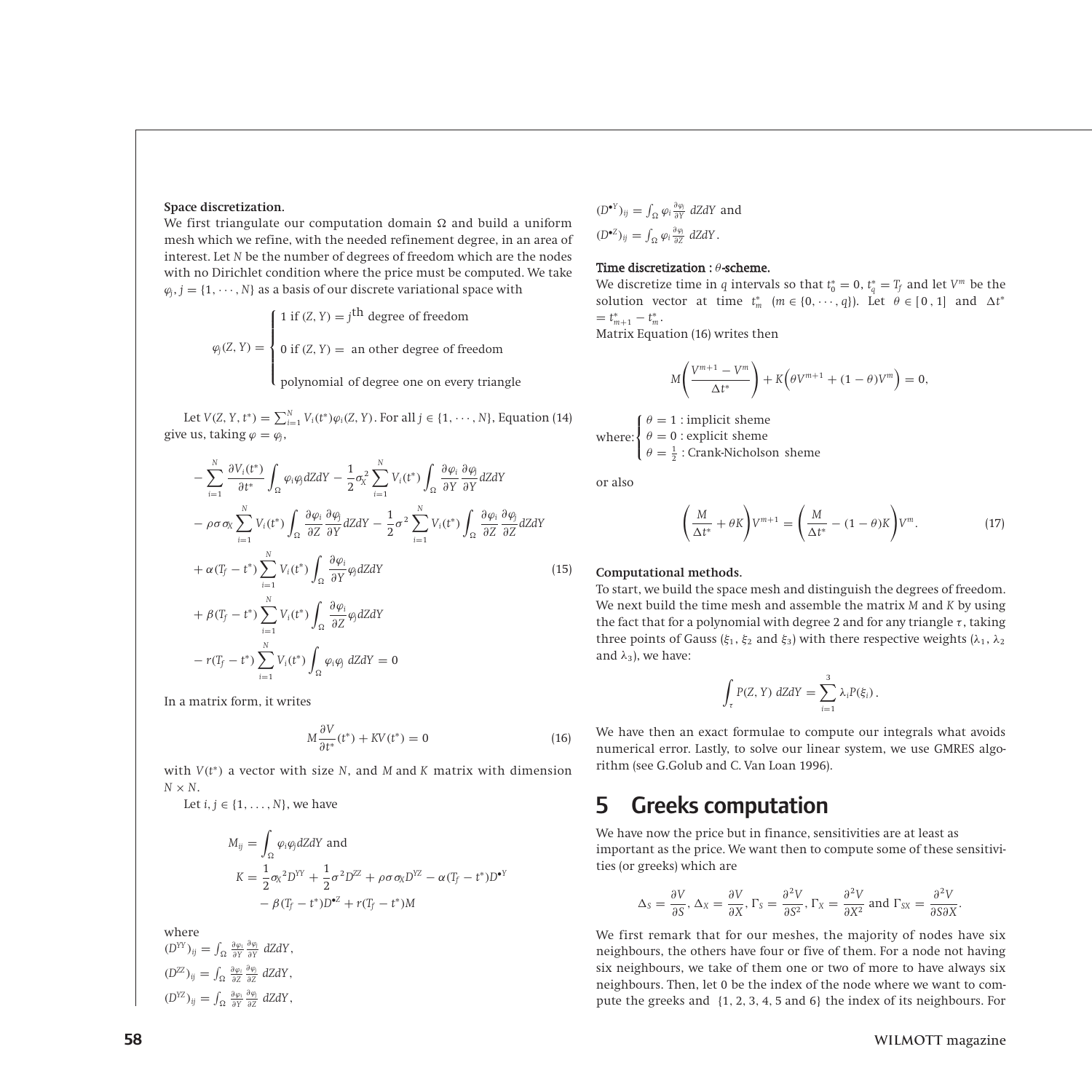## **TECHNICAL ARTICLE 1**

all index i of a neighbour node, we have the Taylor formulae

$$
V_i = V_0 + \Delta_S (S_i - S_0) + \Delta_X (X_i - X_0) + \frac{1}{2} \Gamma_S (S_i - S_0)^2
$$
  
+ 
$$
\frac{1}{2} \Gamma_X (X_i - X_0)^2 + \Gamma_{SX} (X_i - X_0) (S_i - S_0)
$$

and in matrix form, we have

 $\mathbf{v}$ 

with:

$$
Ad = v \tag{18}
$$

$$
v = \begin{bmatrix} V_1 - V_0 \\ V_2 - V_0 \\ V_3 - V_0 \\ V_4 - V_0 \\ V_5 - V_0 \\ V_6 - V_0 \end{bmatrix}, \quad d = \begin{bmatrix} \Delta_S \\ \Delta_X \\ \Gamma_X \\ \Gamma_X \\ \Gamma_X \end{bmatrix}
$$

and

$$
A = \begin{bmatrix} S_1 - S0 & X_1 - X_0 & \frac{1}{2}(S_1 - S_0)^2 & \frac{1}{2}(X_1 - X_0)^2 & (S_1 - S_0)(X_1 - X_0) \\ S_2 - S0 & X_2 - X_0 & \frac{1}{2}(S_2 - S_0)^2 & \frac{1}{2}(X_2 - X_0)^2 & (S_2 - S_0)(X_2 - X_0) \\ S_3 - S0 & X_3 - X_0 & \frac{1}{2}(S_3 - S_0)^2 & \frac{1}{2}(X_3 - X_0)^2 & (S_3 - S_0)(X_3 - X_0) \\ S_4 - S0 & X_4 - X_0 & \frac{1}{2}(S_4 - S_0)^2 & \frac{1}{2}(X_4 - X_0)^2 & (S_4 - S_0)(X_4 - X_0) \\ S_5 - S0 & X_5 - X_0 & \frac{1}{2}(S_5 - S_0)^2 & \frac{1}{2}(X_5 - X_0)^2 & (S_5 - S_0)(X_5 - X_0) \\ S_6 - S0 & X_6 - X_0 & \frac{1}{2}(S_6 - S_0)^2 & \frac{1}{2}(X_6 - X_0)^2 & (S_6 - S_0)(X_6 - X_0) \end{bmatrix}_{6 \times 5}
$$

Then, we have six equations and only five unknowns, what encourages us to use the least-squares method to find  $d$  (see Golub and Van Loan (1996)).

## 6 Numerical results

In this section, we give some numerical results. We note  $S_0$  the initial value of the underlying and  $X_0$  the initial exchange rate.

#### Convertible bond with hard Call provision.

Let the convertible bond defined in Table 1.

#### **TABLE 1: DATA FOR A HARD CALLABLE CONVERTIBLE BOND**

| $T_f$          | 5 years |
|----------------|---------|
| $K_c$          | 113.7   |
| $\overline{R}$ |         |
| F              | 105     |
| $\mathsf{r}$   | 0.05    |
| $r_f$          | 0.00    |
| $\sigma$       | 0.25    |
| $\sigma_X$     | 0.10    |
| $\rho$         | 0.9     |
|                | 100     |
| $S_0$<br>$X_0$ |         |
|                |         |

For such a convertible bond, the mesh is



**FIGURE 4:** Mesh in hard call case

and the price surface is



#### **FIGURE 5:** Price surface in hard call case.

We can note that the price depends on the variable *SX*: This confirm our Remark 1.

#### Convertible bond with soft Call provision.

We study the case of the convertible bond with the features described in Table 2.

 $\geq$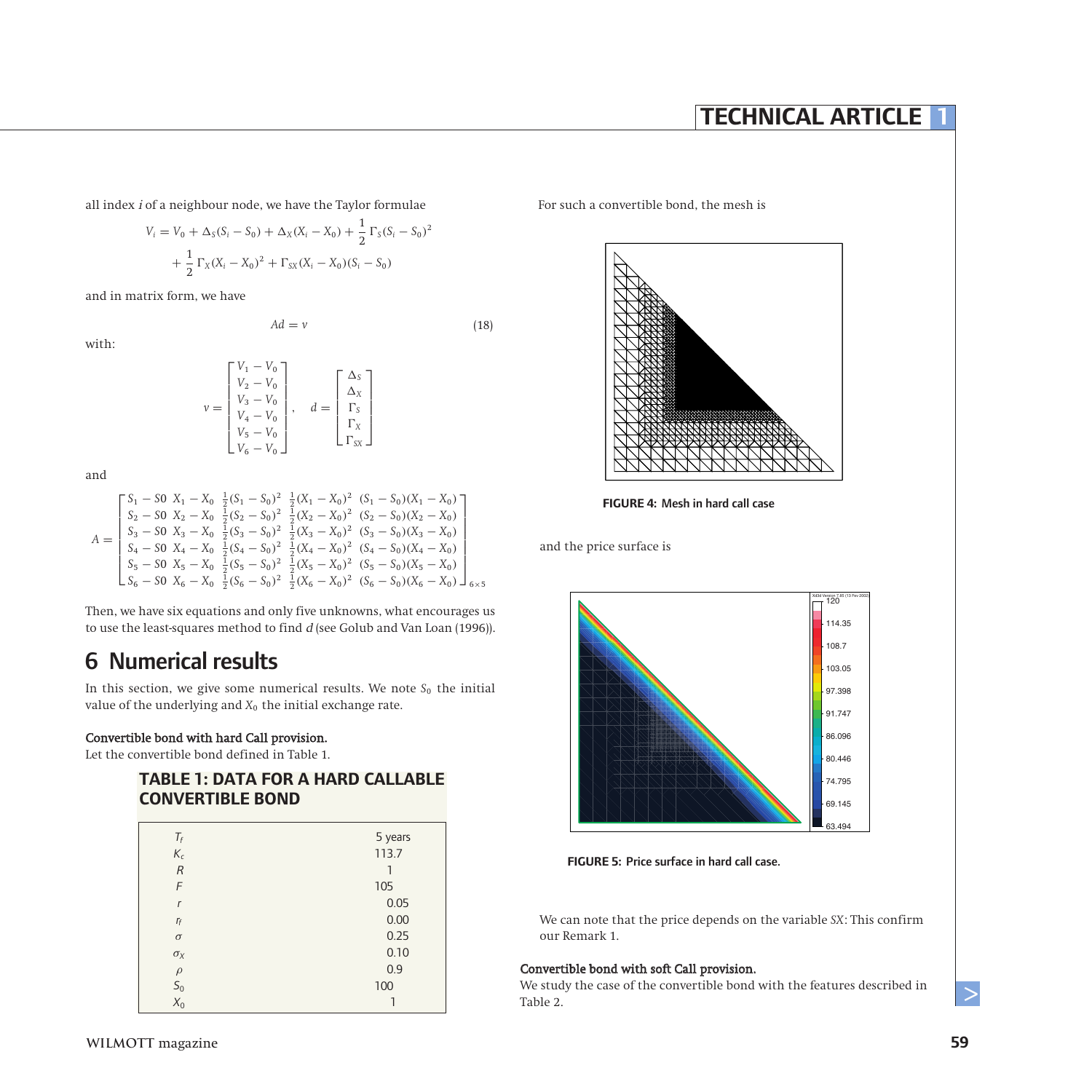### **TABLE 2: DATA FOR A SOFT CALLABLE CONVERTIBLE BOND**

| $T_f$          | 1 year |
|----------------|--------|
| $K_c$          | 113.7  |
| T              | 136.6  |
| R              |        |
| F              | 150    |
| $\mathsf{r}$   | 0.05   |
| $r_f$          | 0.02   |
| $\sigma$       | 0.25   |
| $\sigma_X$     | 0.10   |
| $\rho$         | $-0.9$ |
| $\mathsf{S}_0$ | 132    |
| $X_0$          |        |
|                |        |

In this case, the mesh is



**FIGURE 6:** Mesh in soft call case

and the numerical results (with a constant number of timesteps equal to 100) are summerized in Table 3.

| $\Delta x$<br>120.7150<br>120.7074 | $\Gamma_{\rm S}$<br>0.0202<br>0.0202 | $\Gamma_X$<br>0.3225<br>0.3273 | $\Gamma_{S}$<br>3.4612<br>3.4633 |
|------------------------------------|--------------------------------------|--------------------------------|----------------------------------|
|                                    |                                      |                                |                                  |
|                                    |                                      |                                |                                  |
|                                    |                                      |                                |                                  |
| 120.7026                           | 0.0203                               | 0.3586                         | 3.4643                           |
| 120.6992                           | 0.0203                               | 0.3518                         | 3.4648                           |
| 120.6996                           | 0.0203                               | 0.3663                         | 3.4649                           |
|                                    | 0.0203                               | 0.3684                         | 3.4649                           |
|                                    | 120.7006                             |                                |                                  |



**FIGURE 7:** Price in a soft call case



**FIGURE 8:** Delta in a soft call case